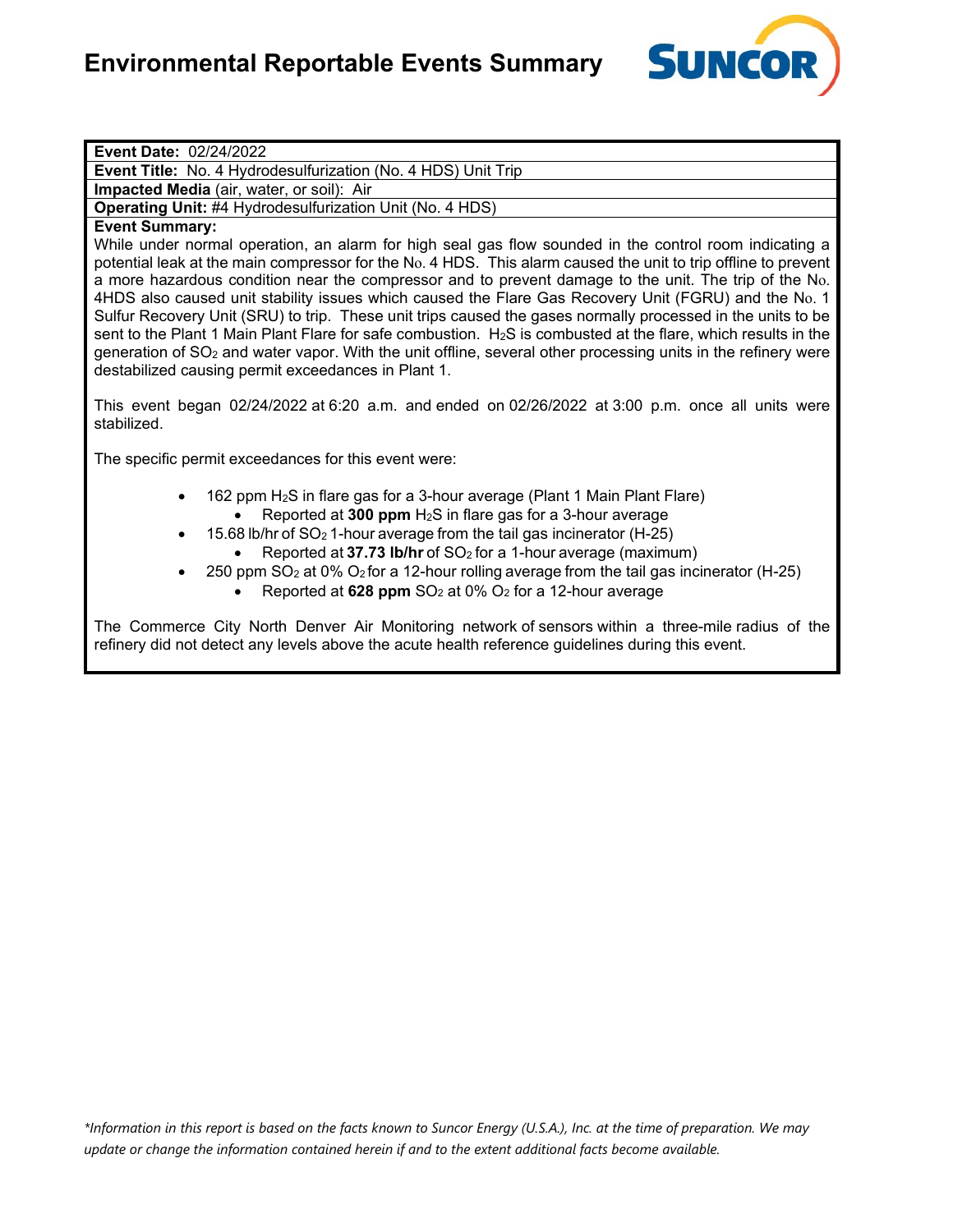

| <b>Event Date: 02/25/2022</b> |  |
|-------------------------------|--|
|-------------------------------|--|

**Event Title:** Tier 2 Event – Vapor Release Alarm Activated

**Impacted Media** (air, water, or soil): Air

**Operating Unit:** Flare Gas Recovery Unit (FGRU)

# **Event Summary:**

On the morning of February 25, operators around the Plant 1 Flare Gas Recovery Unit (FGRU) noted the smell of hydrogen sulfide gas (H2S). Refinery personnel activated the plant alarm system indicating a vapor release in the area. Operations personnel quickly routed the gases in the units, including Plant 3 gases, to the flare which stopped the release at the FGRU.  $H_2S$  is combusted at the flare, which results in the generation of SO2 and water vapor.

More details regarding this event will be included in a separate summary report which will be posted online.

This event began 02/25/2022 at 10:00 a.m. and ended 02/27/2022 at 7:00 p.m. when the repairs were made to the FGRU.

The specific permit exceedances for this event were:

- 162 ppm H2S in flare gas for a 3-hour average (Plant 1 Flare)
	- Reported at **300 ppm** H2S in flare gas for a 3-hour average
- 162 ppm  $H_2S$  in flare gas for a 3-hour average (Plant 3 Flare)
	- Reported at **264 ppm** H<sub>2</sub>S in flare gas for a 3-hour average
- Emergency Planning and Community Right-to-Know Act (EPCRA) reportable quantity  $(RQ)$  exceedance for  $SO<sub>2</sub> - 500$  lbs 24-hour rolling total
	- **1.1 tons** of SO2

The Commerce City North Denver Air Monitoring network of sensors within a three-mile radius of the refinery did not detect any levels above the acute health reference guidelines during this event.

#### **Event Date:** 02/25/2022

**Event Title:** Tier 2 Event – Vapor Release Alarm Activated

**Impacted Media** (air, water, or soil): Air

**Operating Unit:** Plant 1 Catalytic Polymerization unit

#### **Event Summary:**

During normal operation, a leak developed at a flange in the Plant 1 Catalytic Polymerization Unit. Operations personnel activated the plant alarm system indicating a vapor release in the unit. Operations personnel attempted to tighten the bolts on the flange but were unsuccessful. Operations then shut down the unit to stop the leak.

More details regarding this event will be included in a separate summary report which will be posted online.

The Commerce City North Denver Air Monitoring network of sensors within a three-mile radius of the refinery did not detect any levels above the acute health reference guidelines during this event.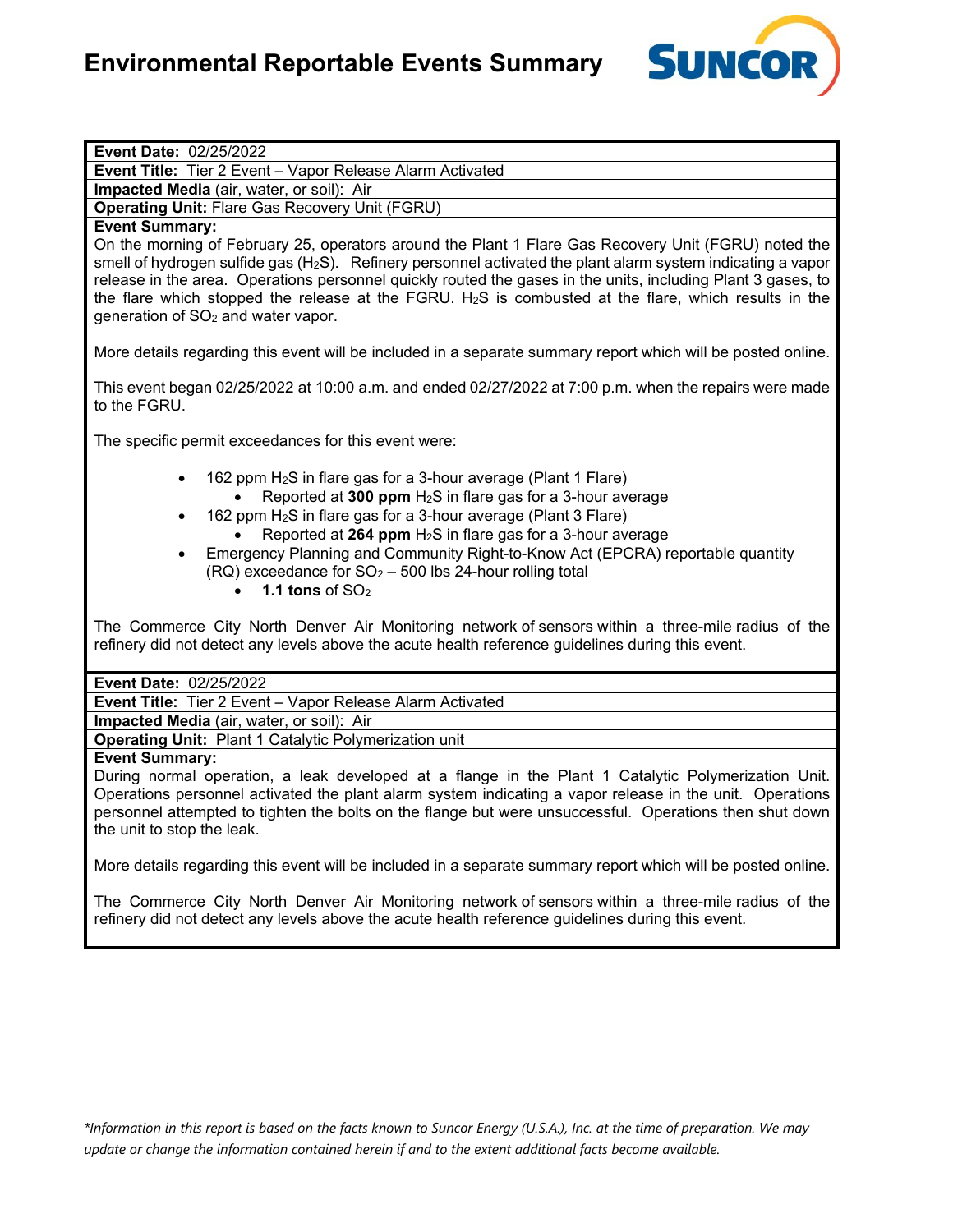

| Event Date: 02/28/2022                                                                                                               |
|--------------------------------------------------------------------------------------------------------------------------------------|
| Event Title: Plant 1 Hydrogen Unit Shutdown Exceedances                                                                              |
| Impacted Media (air, water, or soil): Air                                                                                            |
| Operating Unit: Plant 1 Hydrogen Unit                                                                                                |
| <b>Event Summary:</b>                                                                                                                |
| The Plant 1 Hydrogen Unit was shut down to perform maintenance on equipment. During the shutdown, the                                |
| Flare Gas Recovery Unit (FGRU) was temporarily bypassed and gases from the Hydrogen Unit were sent                                   |
| to the flare for safe combustion. H <sub>2</sub> S is combusted at the flare, which results in the generation of SO <sub>2</sub> and |
| water vapor.                                                                                                                         |
|                                                                                                                                      |
| This event began 02/28/2022 at 10:00 a.m. and ended on 02/28/2022 at 1:00 p.m. when the Hydrogen Unit                                |
| was taken offline and the FGRU was brought back to full operation.                                                                   |
|                                                                                                                                      |
| The specific permit exceedances for this event were:                                                                                 |
|                                                                                                                                      |
| 162 ppm H <sub>2</sub> S in flare gas for a 3-hour average (Plant 1 Main Plant Flare)                                                |
| Reported at 241 ppm $H_2S$ in flare gas for a 3-hour average                                                                         |
|                                                                                                                                      |
| The Commerce City North Denver Air Monitoring network of sensors within a three-mile radius of the                                   |
| refinery did not detect any levels above the acute health reference guidelines during this event.                                    |
|                                                                                                                                      |
| Event Date: 03/02/2022                                                                                                               |
|                                                                                                                                      |
| <b>Event Title: Plant 2 Flare Exceedance</b>                                                                                         |
| Impacted Media (air, water, or soil): Air                                                                                            |
| <b>Operating Unit: Plant 2 Unsaturated Gas Unit</b>                                                                                  |
| <b>Event Summary:</b>                                                                                                                |
| While purging the Unsaturated gas unit to prepare for maintenance work, some residual sour gases from the                            |
| unit were sent to the flare for safe combustion. $H_2S$ is combusted at the flare, which results in the generation                   |
| of SO <sub>2</sub> and water vapor.                                                                                                  |
|                                                                                                                                      |
| This event began 03/02/2022 at 5:00 a.m. and ended on 03/02/2022 at 8:00 a.m. when operators completed                               |
| the purge of the Unsaturated Gas unit.                                                                                               |
|                                                                                                                                      |
| The specific permit exceedance for this event was:                                                                                   |
|                                                                                                                                      |
| 162 ppm H <sub>2</sub> S in Plant 2 Flare Gas for a 3-hour average                                                                   |
| Reported at 222 ppm for a 3-hour average<br>$\circ$                                                                                  |
|                                                                                                                                      |
| The Commerce City North Denver Air Monitoring network of sensors within a three-mile radius of the refinery                          |
| did not detect any levels above the acute health reference guidelines during this event.                                             |
|                                                                                                                                      |
|                                                                                                                                      |
|                                                                                                                                      |
|                                                                                                                                      |